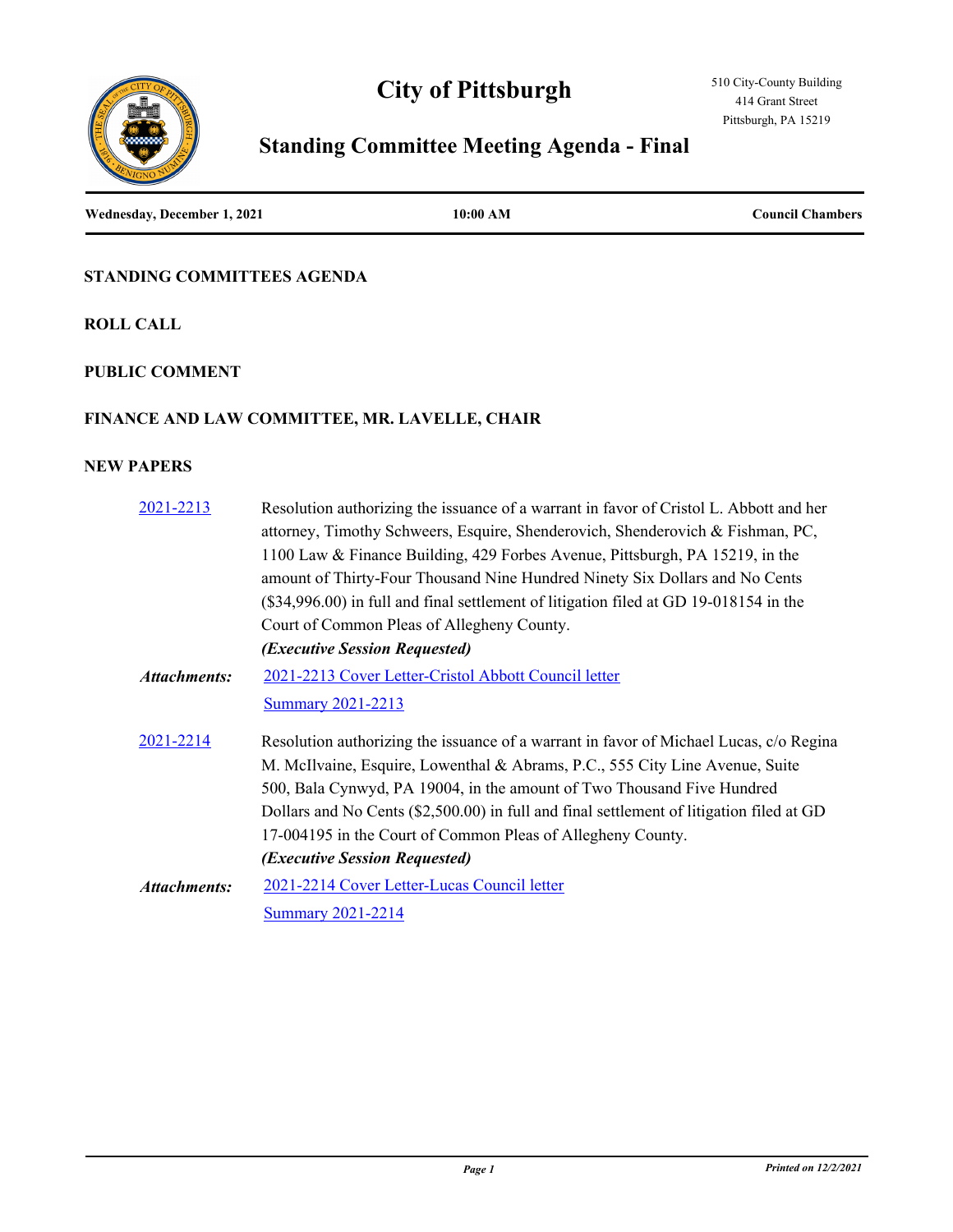| <b>Standing Committee</b> | <b>Standing Committee Meeting</b><br><b>Agenda - Final</b>                                                                                                                                                                                                                                                                                                                                                                         | December 1, 2021 |
|---------------------------|------------------------------------------------------------------------------------------------------------------------------------------------------------------------------------------------------------------------------------------------------------------------------------------------------------------------------------------------------------------------------------------------------------------------------------|------------------|
| 2021-2215                 | Resolution authorizing the issuance of a warrant in favor of Kellee Masucci and her<br>attorneys, Matzus Law LLC, 310 Grant St., Suite 3210, Pittsburgh, PA 15219, in<br>the amount of Fifty Nine Thousand Four Hundred Seventy Seven Dollars and No<br>Cents (\$59,477.00) in full and final settlement of litigation filed at GD 19-003246 in<br>the Court of Common Pleas of Allegheny County.<br>(Executive Session Requested) |                  |
| <b>Attachments:</b>       | 2021-2215 Cover Letter-Masucci Council letter<br><b>Summary 2021-2215</b>                                                                                                                                                                                                                                                                                                                                                          |                  |
| 2021-2216                 | Resolution authorizing the Mayor and the City Solicitor, on behalf of the City of<br>Pittsburgh, to enter into a professional services agreement with Cohen Law Group to<br>address a matter of pending telecommunications litigation at USDC 2:21-cv-443 at<br>an amount not to exceed sixty-one thousand fifty dollars (\$61,050).<br>(Executive Session Requested)                                                              |                  |
| <b>Attachments:</b>       | 2021-2216 Cover Letter-Cohen 2021a Council letter                                                                                                                                                                                                                                                                                                                                                                                  |                  |
|                           | 2021-2216-WCP21-069 Cohen Law Group                                                                                                                                                                                                                                                                                                                                                                                                |                  |
|                           | <b>Summary 2021-2216</b>                                                                                                                                                                                                                                                                                                                                                                                                           |                  |
| 2021-2217                 | Resolution authorizing the issuance of a warrant in favor of Allan Daniels and Simon<br>& Simon, PC, 1818 Market Street, Suite 2000, Philadelphia, PA 19103, in the<br>amount of Sixty Five Thousand Dollars (\$65,000.00) relating to the full and final<br>settlement of a case filed in the Allegheny County Court of Common Pleas at A.R.<br>18-005657.<br>(Executive Session Requested)                                       |                  |
| <b>Attachments:</b>       | 2021-2217 Cover Letter-Allan Daniels Council letter<br><b>Summary 2021-2217</b>                                                                                                                                                                                                                                                                                                                                                    |                  |
| 2021-2218                 | Resolution authorizing the issuance of a warrant in favor of Sommer Abbott and Phil<br>DiLucente and Associates LLC, 310 Grant Street, Suite 1801, Pittsburgh, PA<br>15219, in the amount of Fifteen Thousand Dollars and no Cents (\$15,000.00) in full<br>and final settlement of litigation filed at 21-000918 G.D. in the Court of Common<br>Pleas of Allegheny County.<br>(Executive Session Requested)                       |                  |
| <b>Attachments:</b>       | 2021-2218 Cover Letter-Sommer Abbott Council letter                                                                                                                                                                                                                                                                                                                                                                                |                  |
|                           | <b>Summary 2021-2218</b>                                                                                                                                                                                                                                                                                                                                                                                                           |                  |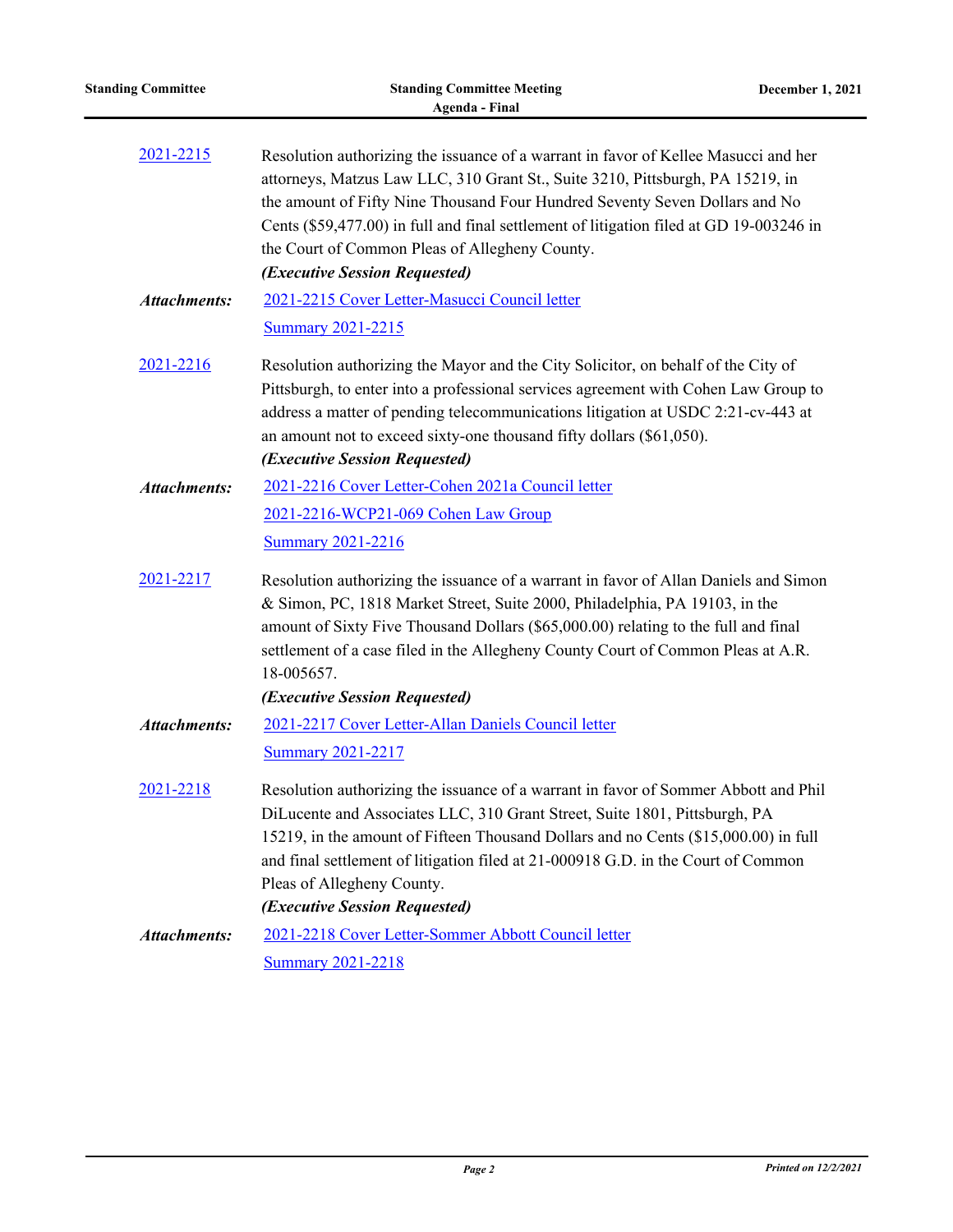#### **INVOICES**

#### **INVOICES FOR COUNCIL APPROVAL**

**The following departmental invoices not covered under a contract with the City shall be paid by the City Controller after the invoices have been approved by City Council at the December 1st Standing Committees meeting. A completed standard form detailing the expenditures is attached to all of the below listed invoices. No payments will be made to any of the below listed vendors prior the approval of City Council.**

#### **CITY COUNCIL**

**Carrick Community Council – donation (Dist. 4) 500.00**

**Greater Pittsburgh Community Food Bank – donation 5,000.00**

**Plavchak, Blake – reimb/community decorations (Dist. 4) 142.14**

**Spring Hill Civic League – donation (Dist. 1) 250.00**

#### **HUMAN RELATIONS**

**Global Wordsmiths – translation for Spanish-speaking audience 158.47**

#### **FINANCE**

**Infousa Marketing – tax information service 800.00**

#### **LAW**

**The Center for Musculoskeletal Evaluations – IME and consultation 1,155.00**

**AKF Reporters Incorporated – original transcript 503.75**

#### **PUBLIC SAFETY**

**DQE Communications – monthly charge for high-speed internet 275.00**

**MarketWurks.com – promotions for farmers markets 1,700.00**

**Elizabeth Bliss – reimbursement for supplies for Light Up Night 75.18**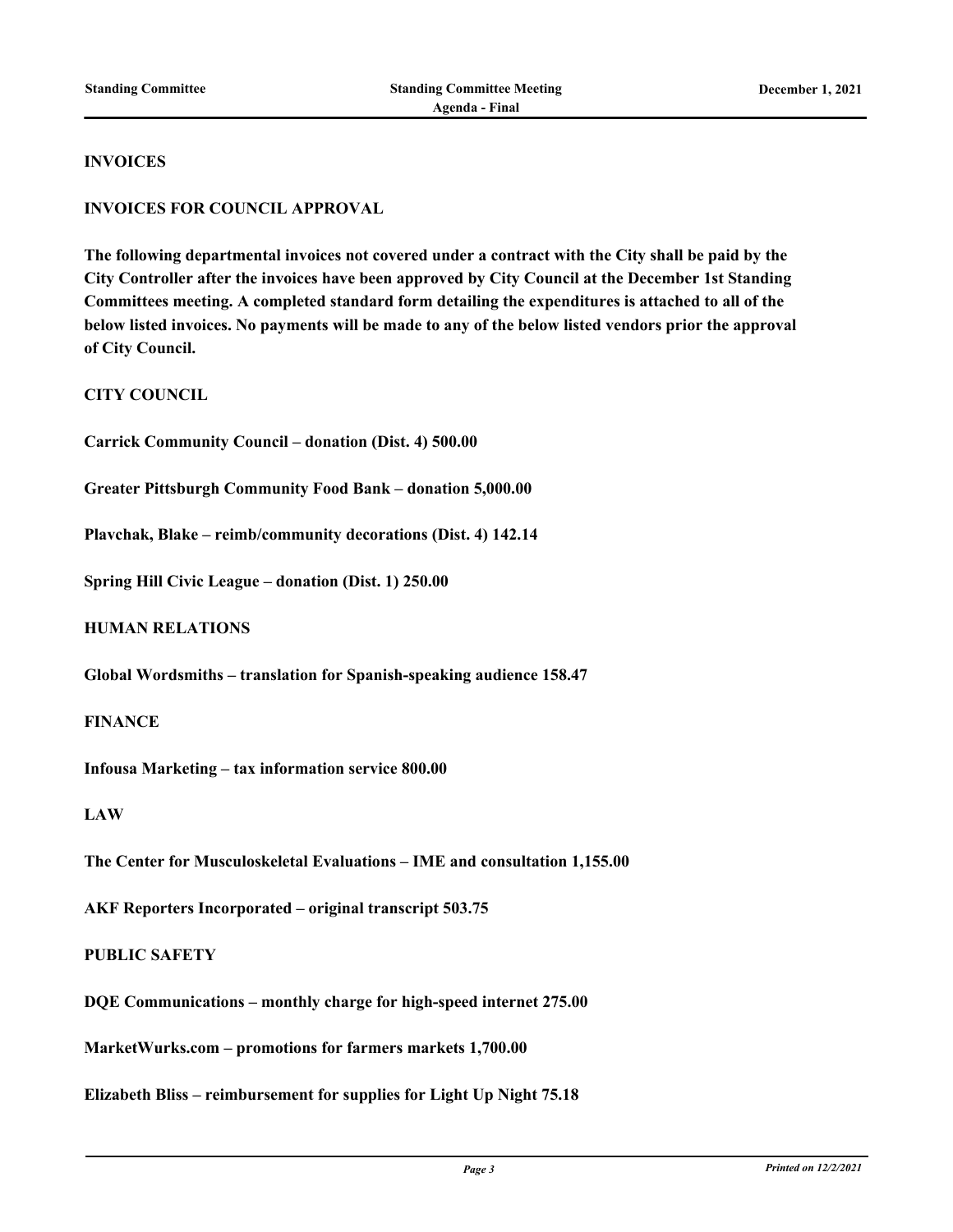#### **POLICE**

**Fraternal Order of Police – FOP legal defense fund contractual payment 36,000.00**

**NMS Labs – drug testing 255.00**

**Orr's Jewelers – badges 165.00**

**Leadership Pittsburgh Inc – tuition payment for Leadership Pittsburgh 2,950.00**

**Approved Toilet Rentals – toilet rental for the VA site 107.90**

**County of Allegheny Asset Forfeiture Unit – asset forfeiture 3,747.00**

**County of Allegheny Asset Forfeiture Unit – asset forfeiture 2,994.01**

**Jack Lafferty's Truck Parts – inspections and parts 452.60**

**FIRE**

**WB Mason Co Inc – water and rental of dispenser 52.26**

**Hydro Test Products – supplies for hydrotest machine 59.19**

**Unifirst Corp. – towel and mat service for training academy 994.95**

**Laurus Systems – radiation detector for hazardous materials team 1,192.91**

**PUBLIC WORKS**

**Mobilease Modular Space Inc – service on rented trailers 363.00**

**INTRA DEPARTMENTAL TRANSFERS**

**P-CARD APPROVALS**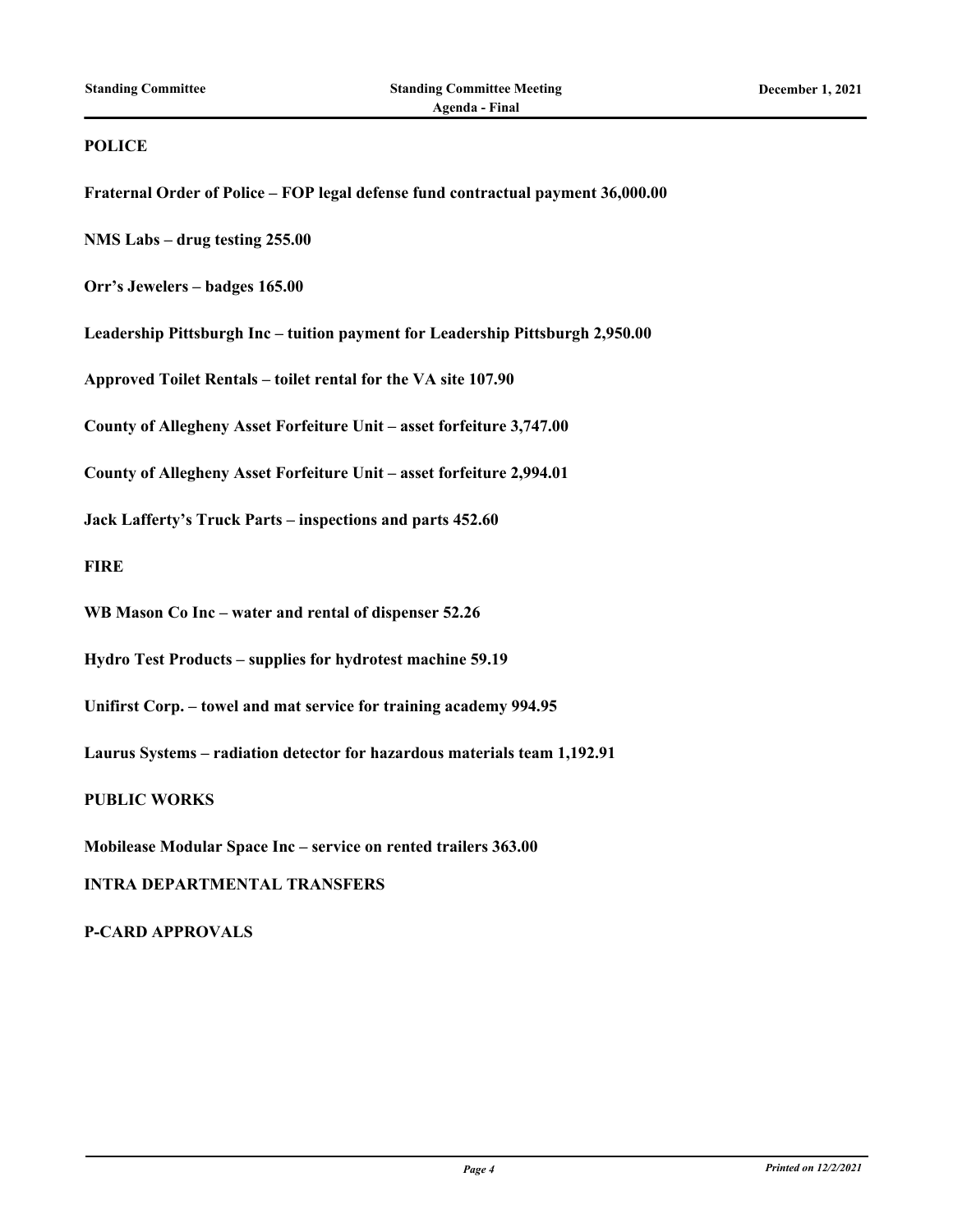# **PUBLIC SAFETY SERVICES COMMITTEE, MR. O'CONNOR, CHAIR**

# **NEW PAPERS**

| 2021-2219           | Resolution authorizing the Mayor and Director of the Department of Public Safety to<br>enter on behalf of the City of Pittsburgh into an agreement or agreements with A Step<br>Up Veterinary, Inc. for professional licensed veterinary services to the City's<br>Department of Public Safety, Bureau of Animal Care & Control, at an overall cost to<br>the City not to exceed ONE HUNDRED EIGHTY THOUSAND THREE<br>HUNDRED TWENTY-SEVEN DOLLARS and SEVENTY-ONE CENTS<br>$($180,327.71)$ . |
|---------------------|-----------------------------------------------------------------------------------------------------------------------------------------------------------------------------------------------------------------------------------------------------------------------------------------------------------------------------------------------------------------------------------------------------------------------------------------------------------------------------------------------|
| <b>Attachments:</b> | 2021-2219 Cover Letter-Step Up Veterinary letter                                                                                                                                                                                                                                                                                                                                                                                                                                              |
|                     | 2021-2219-EORC Waiver letter- Step Up Vet Clinic                                                                                                                                                                                                                                                                                                                                                                                                                                              |
|                     | <b>Summary 2021-2219</b>                                                                                                                                                                                                                                                                                                                                                                                                                                                                      |
| 2021-2220           | Resolution providing for the issuance of a warrant in favor of Coro Center for Civic<br>Leadership in the amount of six-thousand dollars and zero cents $(\$6,000)$ for<br>fellowship services provided to the city for placement fees and public sector fellows.                                                                                                                                                                                                                             |
| <b>Attachments:</b> | 2021-2220 Cover Letter-Coro letter Council                                                                                                                                                                                                                                                                                                                                                                                                                                                    |
|                     | <b>Summary 2021-2220</b>                                                                                                                                                                                                                                                                                                                                                                                                                                                                      |
| 2021-2221           | Resolution amending Resolution No. 47 of 2020, authorizing the Mayor and Director<br>of Public Safety to enter on behalf of the City of Pittsburgh into an amended<br>Professional Services Agreement or Agreements with InTime Solutions, Inc. for EMS<br>and Police scheduling and timekeeping services at a total cost not to exceed NINE<br>HUNDRED TWO THOUSAND FIVE HUNDRED TWENTY-FIVE DOLLARS<br>$(\$902,525).$                                                                       |
| <b>Attachments:</b> | 2021-2221 Cover Letter-InTime Amendment letter                                                                                                                                                                                                                                                                                                                                                                                                                                                |

[Summary 2021-2221](http://pittsburgh.legistar.com/gateway.aspx?M=F&ID=3e8e9673-2e79-4d03-bec0-e1575c71aa2f.docx)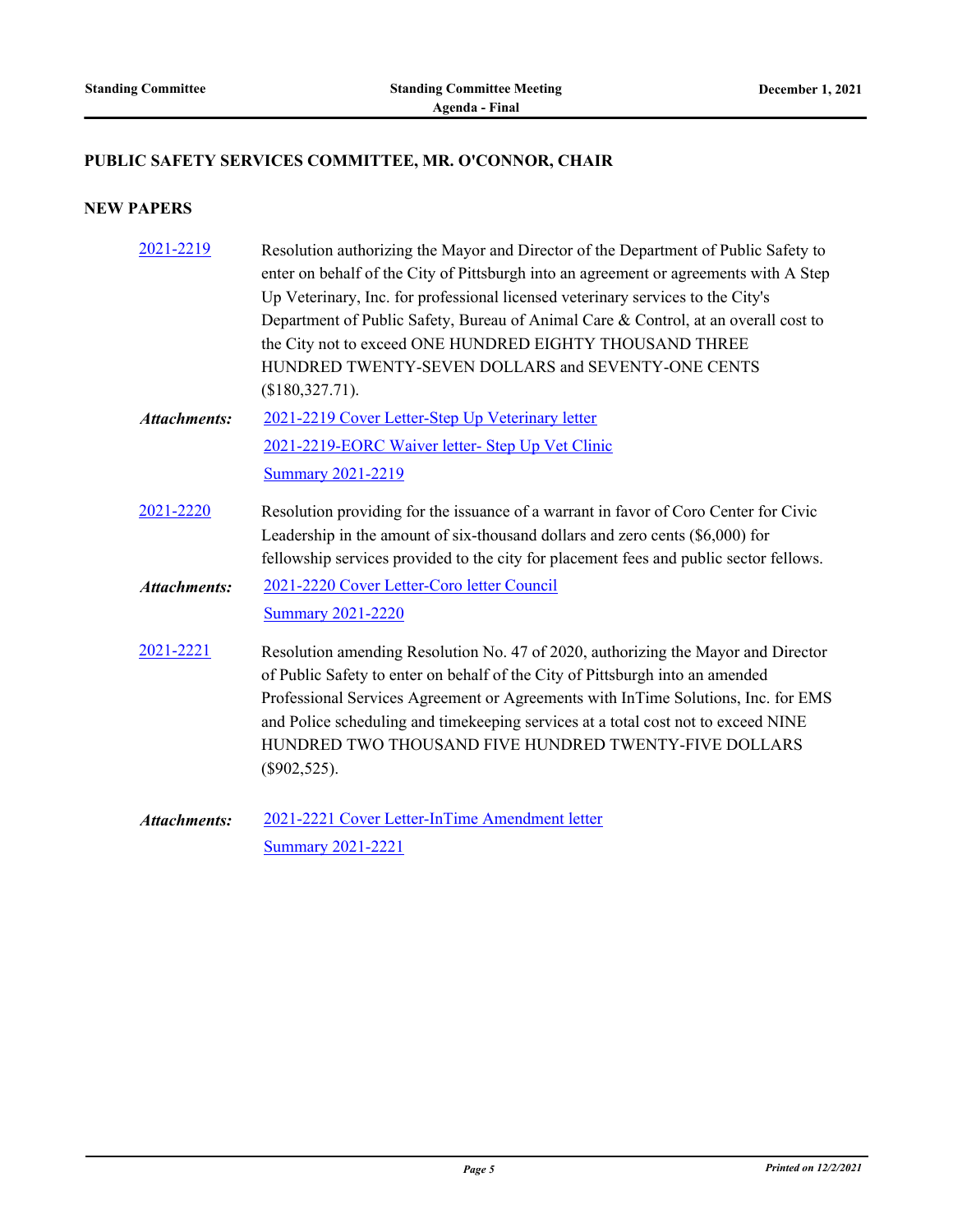#### **PUBLIC WORKS COMMITTEE, MR. COGHILL, CHAIR**

#### **SUPPLEMENTAL- NEW PAPERS**

- [2021-2244](http://pittsburgh.legistar.com/gateway.aspx?m=l&id=/matter.aspx?key=27146) Resolution providing for a second supplemental agreement with Michael Baker for Contract Administration and Construction Inspection Service costs associated with the Small Grants Projects Agreement and providing for the payment of costs thereof relating to Allegheny Circle Phase 2, not to exceed One Hundred and Ninety Thousand Six Hundred Sixty-Three dollars and Five cents (\$190,663.05); a Fifty Thousand Five Hundred Seventy Seven Dollar and Sixty Three cent (\$50,577.63) increase from the previous agreement.
- 2021-2244 Cover Letter Sign\_Small Grants Allegheny Circle Phase 2 And [Summary 2021-2244](http://pittsburgh.legistar.com/gateway.aspx?M=F&ID=544a3919-bec5-4128-b0b4-6265b234c878.docx) *Attachments:*
- [2021-2245](http://pittsburgh.legistar.com/gateway.aspx?m=l&id=/matter.aspx?key=27147) Resolution authorizing the Mayor and the Director of the Department of Public Works to enter into a Professional Services Agreement between the City of Pittsburgh and Air Cleaning Systems Incorporated for design, engineering, and installation services of emergency response vehicle exhaust systems at multiple locations throughout the City of Pittsburgh (Medic 2, Medic 3, Medic 4, Medic 6, Medic 8, Medic 9, Medic 10, Medic 11, Medic 14, EMS Training Facility, and EMS Headquarters) at a cost not to exceed SIX HUNDRED FIFTY FOUR THOUSAND TWO HUNDRED SEVENTY TWO DOLLARS AND FORTY CENTS (\$654,272.40).
- 2021-2245 Cover Letter Agreement Air Cleaning Systems EMS Exhasut [Summary 2021-2245](http://pittsburgh.legistar.com/gateway.aspx?M=F&ID=f7afc649-3ede-42a6-8916-f4a018cf3c14.docx) *Attachments:*
- [2021-2255](http://pittsburgh.legistar.com/gateway.aspx?m=l&id=/matter.aspx?key=27157) Ordinance amending the Pittsburgh Code of Ordinances, Title Four, "Public Places and Property", and Title Five, "Traffic", and Article Five, "Legislative", Chapter 151, to regulate parking in City-owned surface lots, City-utilized property and on-street parking spaces reserved for paid parking for City employees. **SPONSOR /S:** COUNCIL MEMBER KAIL-SMITH AND COUNCIL MEMBER **BURGESS**

### **DEFERRED PAPERS**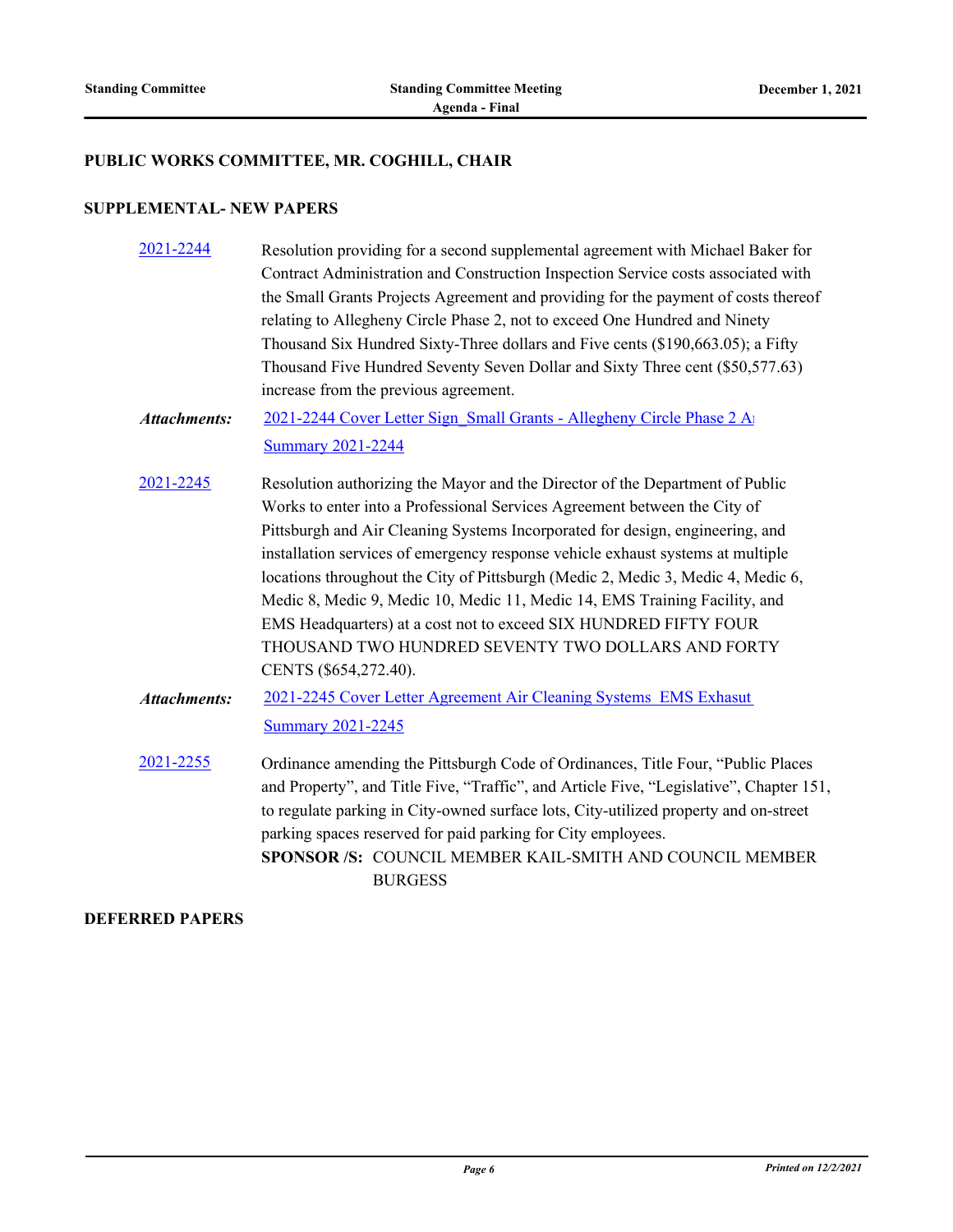| <b>Standing Committee</b> | <b>Standing Committee Meeting</b><br><b>Agenda - Final</b>                                                                                                                                                                                                                                                                                                                                  | December 1, 2021 |
|---------------------------|---------------------------------------------------------------------------------------------------------------------------------------------------------------------------------------------------------------------------------------------------------------------------------------------------------------------------------------------------------------------------------------------|------------------|
| 2021-1744                 | Resolution authorizing the Mayor and the Director of the Department of Public<br>Works to enter into a Lease Agreement with the Phipps Conservatory and Botanical<br>Garden for the City facility known the Garden Center for a period of ten (10) years<br>an annual rental fee of One Dollar (\$1.00) per year, with the possibility of renewal.                                          |                  |
| <b>Attachments:</b>       | 2021-1744 Cover Letter-Letter -Phipps Garden Center - signed<br><b>Summary 2021-1744</b>                                                                                                                                                                                                                                                                                                    |                  |
| <b>NEW PAPERS</b>         |                                                                                                                                                                                                                                                                                                                                                                                             |                  |
| 2021-2206                 | Resolution granting unto PRESBYTERIAN UNIVERSITY HEALTH SYSTEM<br>INC, their successors and assigns, the privilege and license to construct, maintain and<br>use at their own cost and expense, to reconstruct an existing ADA concrete ramp,<br>retaining walls and bollards, at 3459 5th Ave, in the 4th Ward, 8th Council District of<br>the City of Pittsburgh, Pennsylvania.           |                  |
| <b>Attachments:</b>       | 2021-2206 Cover Letter-council<br><b>Summary 2021-2206</b>                                                                                                                                                                                                                                                                                                                                  |                  |
| 2021-2207                 | Resolution granting unto ERTUGRUL & NESLIHAN KILIC, their successors and<br>assigns, the privilege and license to construct, maintain and use at their own cost and<br>expense, to reconstruct (3) three existing sets of steps, and to install (4) four tree pits,<br>and an awning, at 4632 Centre Ave, in the 4th Ward, 8th Council District of the City<br>of Pittsburgh, Pennsylvania. |                  |
| <b>Attachments:</b>       | 2021-2207 Cover Letter-council                                                                                                                                                                                                                                                                                                                                                              |                  |
|                           | 2021-2207-D-1008 - 4632 Centre Ave<br><b>Summary 2021-2207</b>                                                                                                                                                                                                                                                                                                                              |                  |
| 2021-2208                 | Resolution granting unto MCKNIGHT BANK TOWER LLC, their successors and<br>assigns, the privilege and license to construct, maintain and use at their own cost and<br>expense, to install a new projecting sign, at 404 Wood Street, in the 1st Ward, 6th<br>Council District of the City of Pittsburgh, Pennsylvania.                                                                       |                  |
| <b>Attachments:</b>       | 2021-2208 Cover Letter-council<br>2021-2208-D-1007 - 404 Wood Street<br><b>Summary 2021-2208</b>                                                                                                                                                                                                                                                                                            |                  |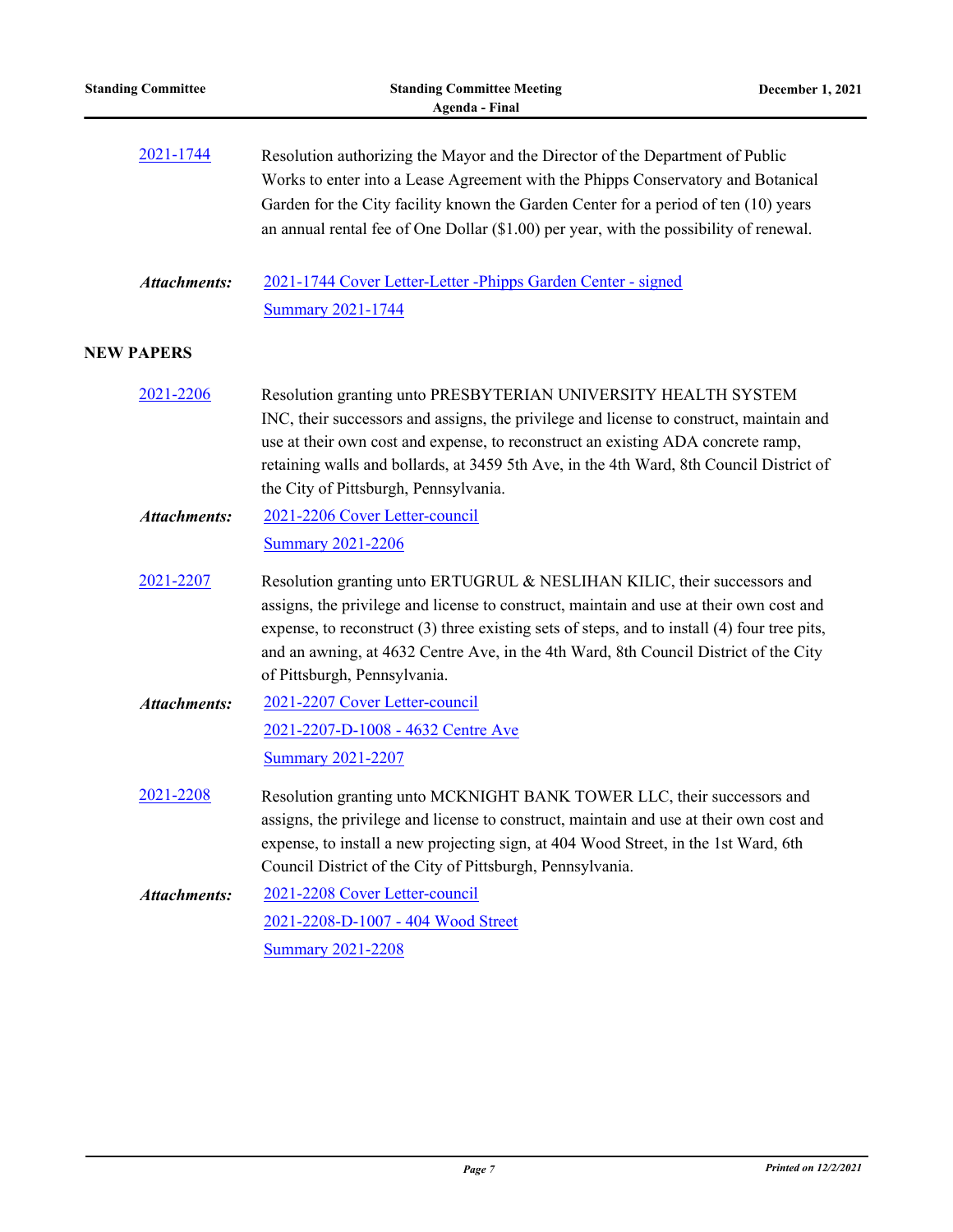| <b>Standing Committee</b> | <b>Standing Committee Meeting</b><br><b>Agenda - Final</b>                                                                                                                                                                                                                                                                                                  | <b>December 1, 2021</b> |
|---------------------------|-------------------------------------------------------------------------------------------------------------------------------------------------------------------------------------------------------------------------------------------------------------------------------------------------------------------------------------------------------------|-------------------------|
| 2021-2209                 | Resolution granting unto 5803 CENTRE LLC, their successors and assigns, the<br>privilege and license to construct, maintain and use at their own cost and expense, to<br>install below grade shoring, along Commerce Street, at 5803 Centre Ave (rear), in<br>the 8th Ward, 7th Council District of the City of Pittsburgh, Pennsylvania.                   |                         |
| <b>Attachments:</b>       | 2021-2209 Cover Letter-council<br>2021-2209-D-1005 - 5803 Centre Ave<br><b>Summary 2021-2209</b>                                                                                                                                                                                                                                                            |                         |
| 2021-2210                 | Resolution granting unto GUSTAVO & EMILY CARDONA, their successors and<br>assigns, the privilege and license to construct, maintain and use at their own cost and<br>expense an existing retaining wall presently constructed in the right-of-way at 130<br>Burr Street, in the 16th Ward, 3rd Council District of the City of Pittsburgh,<br>Pennsylvania. |                         |
| <b>Attachments:</b>       | 2021-2210 Cover Letter-council<br>2021-2210-D-1004 - 130 Burr St<br><b>Summary 2021-2210</b>                                                                                                                                                                                                                                                                |                         |
| 2021-2211                 | Resolution granting unto PEARL STREET TOWNHOMES LP, their successors and<br>assigns, the privilege and license to construct, maintain and use at their own cost and<br>expense, to install an underground storm<br>sewer, at 210 Pearl Street, in the 9th Ward, 7th Council District of the City of<br>Pittsburgh, Pennsylvania.                            |                         |
| <b>Attachments:</b>       | 2021-2211 Cover Letter-council<br>2021-2211-D-1002 - 210 Pearl St<br><b>Summary 2021-2211</b>                                                                                                                                                                                                                                                               |                         |

# **LAND USE AND ECONOMIC DEVELOPMENT COMMITTEE, MR. WILSON, CHAIR**

# **DEFERRED PAPERS**

| 2021-1815    | Ordinance amending the Pittsburgh Code, Title Nine, Zoning, Article IV, Chapter   |
|--------------|-----------------------------------------------------------------------------------|
|              | 909, Planned Development Districts, Section 909.01.Q SP-10 Hazelwood Green        |
|              | Specially Planned District by amending certain text, deleting certain text and/or |
|              | replacing certain text within the Zoning Code as follows:                         |
|              | (Report & Recommendation received 11/29/21)                                       |
|              | (Public Hearing scheduled for 12/22/21)                                           |
|              | <b>SPONSOR/S: COUNCIL MEMBER O'CONNOR</b>                                         |
| Attachments: | 2021-1815 and DCP-MPZC-2021-01314 Hearing Report Updated                          |
|              | 2021-1815 PC Recommendation Letter Corrected                                      |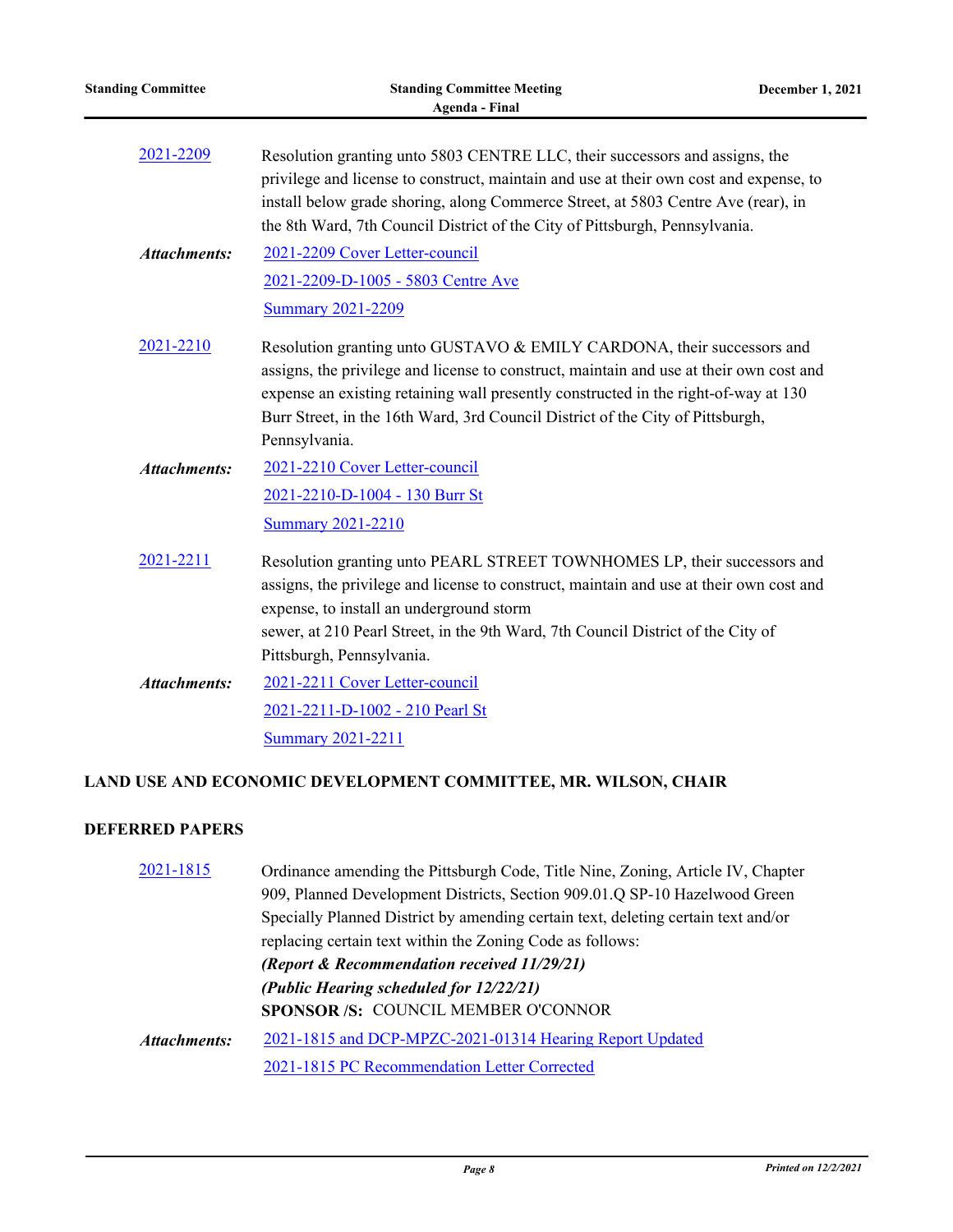| <b>Standing Committee</b> | <b>Standing Committee Meeting</b><br><b>Agenda - Final</b>                                                                                                                                                                                                                                                                                                                                                                                                                                                                                                                                                                                                | December 1, 2021 |
|---------------------------|-----------------------------------------------------------------------------------------------------------------------------------------------------------------------------------------------------------------------------------------------------------------------------------------------------------------------------------------------------------------------------------------------------------------------------------------------------------------------------------------------------------------------------------------------------------------------------------------------------------------------------------------------------------|------------------|
| 2021-1867                 | Ordinance amending the Pittsburgh Code, Title V: Traffic, Article VII: Parking,<br>Chapter 549: Residential Parking Permit Program, so as to clarify the administrative<br>process for the program; provide for virtual permitting; add the permit fees to the<br>City's annual fee book; adopt regulations for the use of Visitor Permits and<br>Non-Resident Permits; and create the hybrid RPP area program.<br>(Post Agenda held 10/27/21)<br>(Public Hearing held 11/4/21)                                                                                                                                                                           |                  |
| <b>Attachments:</b>       | 2021-1867 Cover Letter-Revised Cover Letter for City Council                                                                                                                                                                                                                                                                                                                                                                                                                                                                                                                                                                                              |                  |
| 2021-2200                 | <b>Summary 2021-1867</b><br>Ordinance amending and supplementing the Pittsburgh City Code, Title Five: Traffic,<br>Article VII: Parking, Chapter 541: General Parking Regulations, Section 541.02:<br>Prohibitions in Specified Places.<br>SPONSOR /S: COUNCIL MEMBER WILSON                                                                                                                                                                                                                                                                                                                                                                              |                  |
| <b>NEW PAPERS</b>         |                                                                                                                                                                                                                                                                                                                                                                                                                                                                                                                                                                                                                                                           |                  |
| 2021-2224                 | Resolution further amending Resolution No. 647 of 2020, effective December 23,<br>2020, as amended, entitled "Resolution adopting and approving the 2021 Capital<br>Budget and the 2021 Community Development Block Grant Program, and the 2021<br>through 2026 Capital Improvement Program," so as to identify specific Public Service<br>Grant projects of the Mayor's Office and authorize a subsequent Agreement or<br>Agreements for operation/administrative expenses, maintenance, purchase of<br>equipment, and/or rehabilitation of neighborhood facilities on behalf of the residents of<br>the City of Pittsburgh.                             |                  |
| <b>Attachments:</b>       | 2021-2224 Cover Letter-Public Service Grant PY21 MO Legislation Lett<br><b>Summary 2021-2224</b>                                                                                                                                                                                                                                                                                                                                                                                                                                                                                                                                                          |                  |
| 2021-2230                 | Ordinance amending and supplementing the City Code at Title Six: Conduct, Article I:<br>Regulated Rights and Actions, by adding a new Chapter 610 entitled "Prohibition on<br>Use of Certain Bags and Checkout Bag Charge," to permit the use of only certain<br>bags by retail establishments at the point of sale or for a delivery; and establishing a<br>charge, payable by the customer to the establishment, for the provision of other types<br>of bags; all under certain terms and conditions.<br>SPONSOR /S: COUNCIL MEMBER STRASSBURGER AND COUNCIL<br>MEMBER O'CONNOR<br><b>CO-SPONSOR /S:</b> Council Member Kraus and Council Member Wilson |                  |
| STRASSBURGER, CHAIR       | INNOVATION, PERFORMANCE AND ASSET MANAGEMENT COMMITTEE, MRS.                                                                                                                                                                                                                                                                                                                                                                                                                                                                                                                                                                                              |                  |

**NEW PAPERS**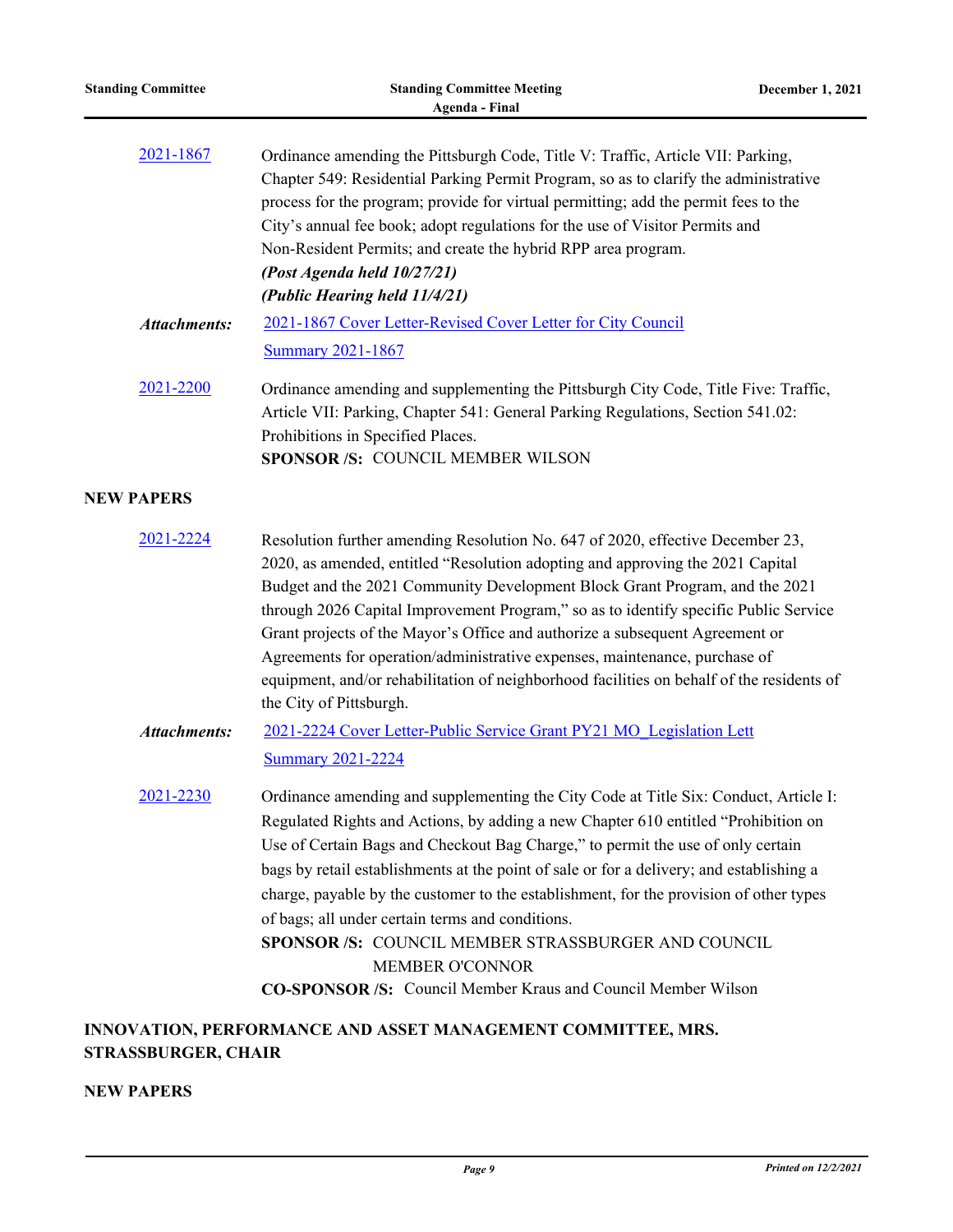| <b>Standing Committee</b> | <b>Standing Committee Meeting</b><br><b>Agenda - Final</b>                                                                                                                                                                                                                                                                                                                                                 | December 1, 2021 |
|---------------------------|------------------------------------------------------------------------------------------------------------------------------------------------------------------------------------------------------------------------------------------------------------------------------------------------------------------------------------------------------------------------------------------------------------|------------------|
| 2021-2222                 | Resolution authorizing the Mayor and the Director of Innovation & Performance to<br>enter into a two (2) year professional service agreement with Victor Stanley services<br>to meet the needs of the City of Pittsburgh at a sum not to exceed Two Hundred<br>Twelve Thousand One Hundred and Sixty Six Dollars (\$212,166)                                                                               |                  |
| <b>Attachments:</b>       | 2021-2222 Cover Letter-Victor Stanley Letter-signed<br>2021-2222-WCP21-038 Victor Stanley<br><b>Summary 2021-2222</b>                                                                                                                                                                                                                                                                                      |                  |
| 2021-2223                 | Resolution amending Resolution No. 676 which authorized the City of Pittsburgh to<br>enter into an Agreement with Maalka to provide a Building Benchmarking<br>Management Platform Software Solution by extending the term of the contract by 3<br>years at a cost not to exceed \$80,000.                                                                                                                 |                  |
| <b>Attachments:</b>       | 2021-2223 Cover Letter-Letter 2021 Maalka Amendment<br><b>Summary 2021-2223</b>                                                                                                                                                                                                                                                                                                                            |                  |
| 2021-2227                 | Resolution authoring the Mayor, City Clerk and/or Director of the Department of<br>Innovation and Performance to enter into a Contract or Contracts, or Agreement or<br>Agreements with Preservica Inc. for public access and digital preservation software<br>for the Records Management Division. Total cost not to exceed \$64,100 over five<br>years.<br><b>SPONSOR/S: COUNCIL MEMBER STRASSBURGER</b> |                  |

# **INTERGOVERNMENTAL AFFAIRS COMMITTEE, MS. GROSS, CHAIR**

# **DEFERRED PAPERS**

[2021-1852](http://pittsburgh.legistar.com/gateway.aspx?m=l&id=/matter.aspx?key=26722) Resolution authorizing the Urban Redevelopment Authority of Pittsburgh to acquire all the City's Right, Title and Interest, if any, in and to the Publicly-Owned Property in the 20th Ward of the City of Pittsburgh designated in the Deed Registry Office of Allegheny County as Block 42-M, Lot 22 (Council District No. 2 - Zephyr Avenue southwest side of Zephyr Avenue south of Sherwood Avenue). [2021-1852 Cover Letter-2929 Zephyr Avenue Letter 09072021](http://pittsburgh.legistar.com/gateway.aspx?M=F&ID=3017bdf0-14d5-45ae-a99c-21c29a0a8bbd.pdf) [Summary 2021-1852](http://pittsburgh.legistar.com/gateway.aspx?M=F&ID=1e8b7401-5e4b-4908-9428-b736e0f7b95b.docx) *Attachments:*

### **NEW PAPERS**